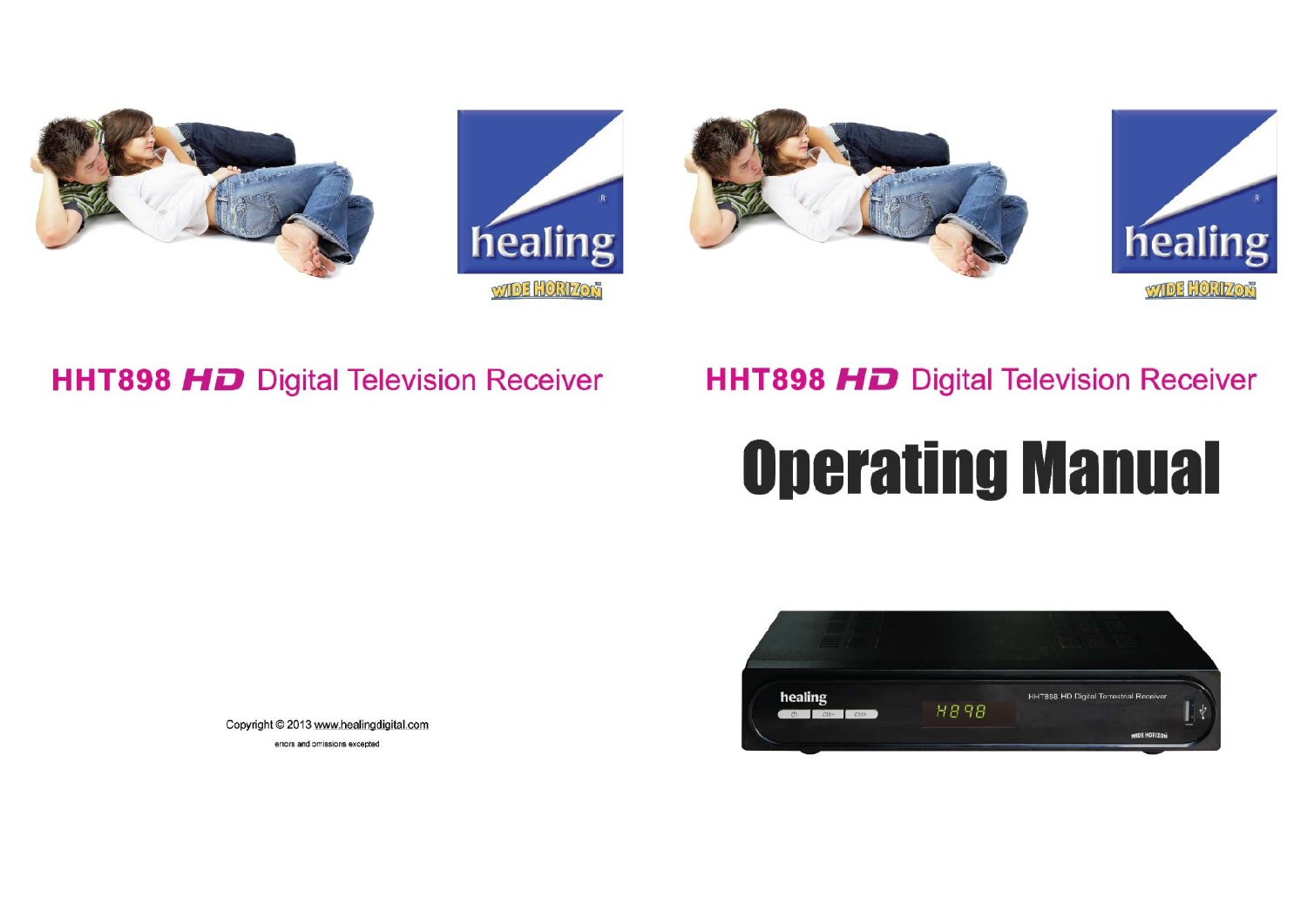# **Table of contents**

| 1. General Information —                                                                                               |   |
|------------------------------------------------------------------------------------------------------------------------|---|
|                                                                                                                        |   |
|                                                                                                                        |   |
|                                                                                                                        |   |
|                                                                                                                        |   |
|                                                                                                                        |   |
|                                                                                                                        |   |
|                                                                                                                        |   |
|                                                                                                                        |   |
|                                                                                                                        |   |
|                                                                                                                        |   |
|                                                                                                                        |   |
|                                                                                                                        |   |
| 4. Installation guide <b>continuum continuum continuum continuum continuum continuum continuum continuum continuum</b> |   |
|                                                                                                                        |   |
|                                                                                                                        |   |
|                                                                                                                        |   |
|                                                                                                                        |   |
|                                                                                                                        |   |
|                                                                                                                        |   |
|                                                                                                                        |   |
|                                                                                                                        |   |
|                                                                                                                        |   |
|                                                                                                                        | 7 |
|                                                                                                                        |   |
|                                                                                                                        |   |
|                                                                                                                        |   |
|                                                                                                                        |   |
|                                                                                                                        |   |
|                                                                                                                        |   |
|                                                                                                                        |   |
|                                                                                                                        |   |
|                                                                                                                        |   |
|                                                                                                                        |   |
|                                                                                                                        |   |
|                                                                                                                        |   |
|                                                                                                                        |   |
|                                                                                                                        |   |
|                                                                                                                        |   |
|                                                                                                                        |   |
|                                                                                                                        |   |
|                                                                                                                        |   |
|                                                                                                                        |   |
|                                                                                                                        |   |
|                                                                                                                        |   |
|                                                                                                                        |   |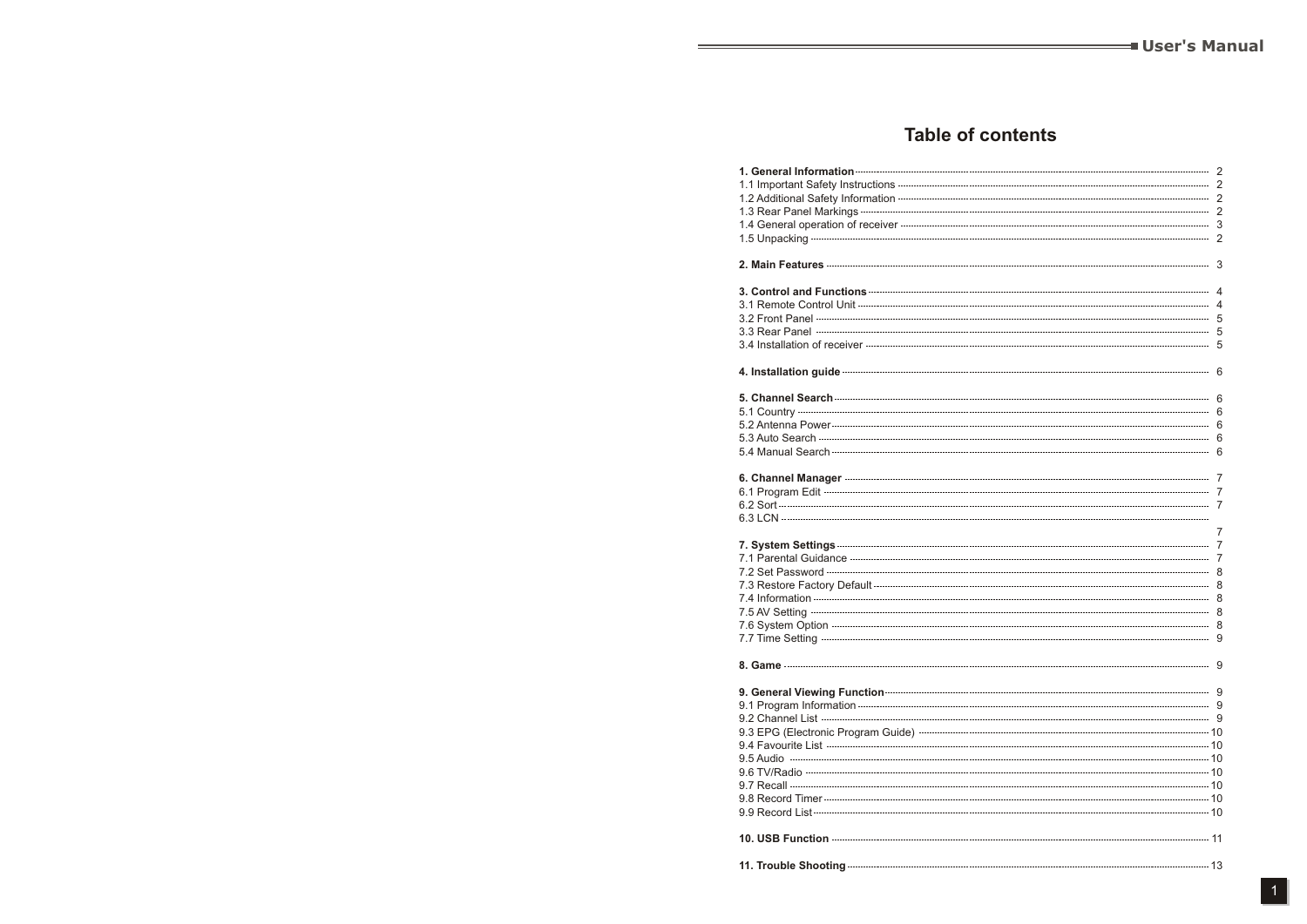# **1. General Information**

#### **1.1 Important Safety Instructions**

Please read and save for future reference

Thank you for choosing our product. Before installation, please consider the following points, important for safe operation:

- Read this user manual before installing.
- ! Never open the cover, it is very dangerous to touch internal parts due to the possibility of electric shock.
- ! If not used for months, remove the power plug out form the outlet. Do not use if power cord is damaged.
- ! If liquid flows into the unit, to prevent electric shock or fire disconnect the power cord immediately.
- ! Place the receiver in a well ventilated location, away from sources of heat.
- ! A functional TV Antenna, properly aligned and connected is required. In the event of No signal you may need to obtain the services of a professional Antenna installer equipped with a BER meter.
- ! Install the unit on a horizontal flat even surface for reliable operation.
- ! Should the receiver be moved to a hot area from cold or vice versa, leave the power disconnected for say 2 hours to allow the electronics to acclimatize.
- **.** Install the unit in place with: Good Ventilation Temperature around 20 degrees Celsius No Direct Sunlight Low Humidity Low Vibration
- $\bullet$  Do not put heavy objects on the top of your receiver.

#### **1.2 Additional Safety Information**

- Operate receiver in a clean space with sufficient ventilation.
- ! Do not cover the STB ventilation holes or place it on an object that emits heat.
- $\bullet$  Clean the case with a soft cloth and a weak cleaning liquid solution.
- Do not remove the cover.
- $\bullet$  Do not expose to extreme heat, cold or humidity.
- ! Liquids, paper clips, staples or any other materials allowed inside the receiver may destroy it.

#### **1.3 Rear Panel Markings**

**CAUTION RISK OF ELECTRIC BHOCK DO NOT OPEN**

#### **General:**

**CAUTION:**

This mark appears on the rear panel of the receiver. **Part 1**

This mark consists of two graphical Warning messages. The detailed specifications are as follows:

**SHOCK HAZARO: DO NOT OPEN RISQUE DE CHOC:NE PAS ENLEVER**

To reduce the risk of electric shock, do not remove cover (or back). Equipment service and maintenance should be undertaken only by trained personal.



#### The symbols mean:

The lighting flash with arrow symbol within an equilateral triangle, is to alert the user to the presence of dangerous voltage within the product that may be of sufficient magnitude to constitute a personal risk. The exclamation point within an equilateral triangle, is intended to alert the user to the presence of important operating and maintenance and or servicing instructions in the literature accompanying the appliance.

#### **1.4 General operation of receiver**

This Manual explains the everyday functions of your receiver. Functions are accessed through on screen menus intended guide you through installation, channel organization, viewing, media playing and more. All functions can be accessed by using the keys of the Remote Control Unit, and some can also be accessed by using the keys on the front panel. Should you encounter difficulty operating our unit, please read the Trouble Shooting section in this manual carefully before calling for help.

#### **1.5 Unpacking**

Please open the package and make sure the following items are inside:

- Remote Control Unit (RCU)
- $\bullet$  User's Manual
- $\bullet$  Digital Satellite Receiver
- AV hook up lead
- RCU batteries

## **2. Main Features**

- Consumes less than 1W on Standby
- ISO/IEC 13818-2 MPEG-2 MP@ML,up to 1080p @30fps
- ! ISO/IEC 14496-2 MPEG-4 SP and ASP,up to 1080p @30fps
- ITU-T H.264, ISO/IEC 14496-10( MP&HP@L4.1), up to 1080p @30fps
- VC-1 MP@HL and AP@L3, up to 1080p @30fps
- ! Hardware JPEG integrated, scaling down ratios: 1/2,1/4,1/8
- ! Audio decoder compliant with MPEG-1,MPEG-2(Layer I/II),MP3,WMA, AAC-LC
- Stereo audio description decoding supported
- RA8-LBR decoding supported
- ! 1080p/1080i/720p/570p/480p/576i/480i YPbPr/RGB component output supported
- ! HDMI 1.3 transmitter output interface with embedded or external HDCP key
- HDCP 1.2 encryption engine built in
- ! IEC60958 PCM or IEC61937 compressed audio format supported
- Hardware video resolution up to 1080p @60Hz
- **.** Electronic Program Guide (EPG) full function
- ! Multi-language audio and subtitle reception (where broadcast)
- Teletext and subtitle output through On Screen Display
- ! PVR function supported,recording TV ,advanced timeshift function and playback media files with external storage devices (USB stick / USB HDD)
- Plays JPEG, BMP, PNG picture files
- ! Plays WMA, MP3, AAC (.wma, .mp3, m4a) music files
- ! Plays MPEG1, MPEG2, MPEG4, H264, Motion JPEG, AVI, MPG, MP4, TS, TRP, TP, MOV, MKV, VOB, DAT (.mp4, .mov, .mkv, .mpg, .avi, .ts, .tp, .trp, .dat, .vob) movie files
- Software upgradeable by USB2.0 interface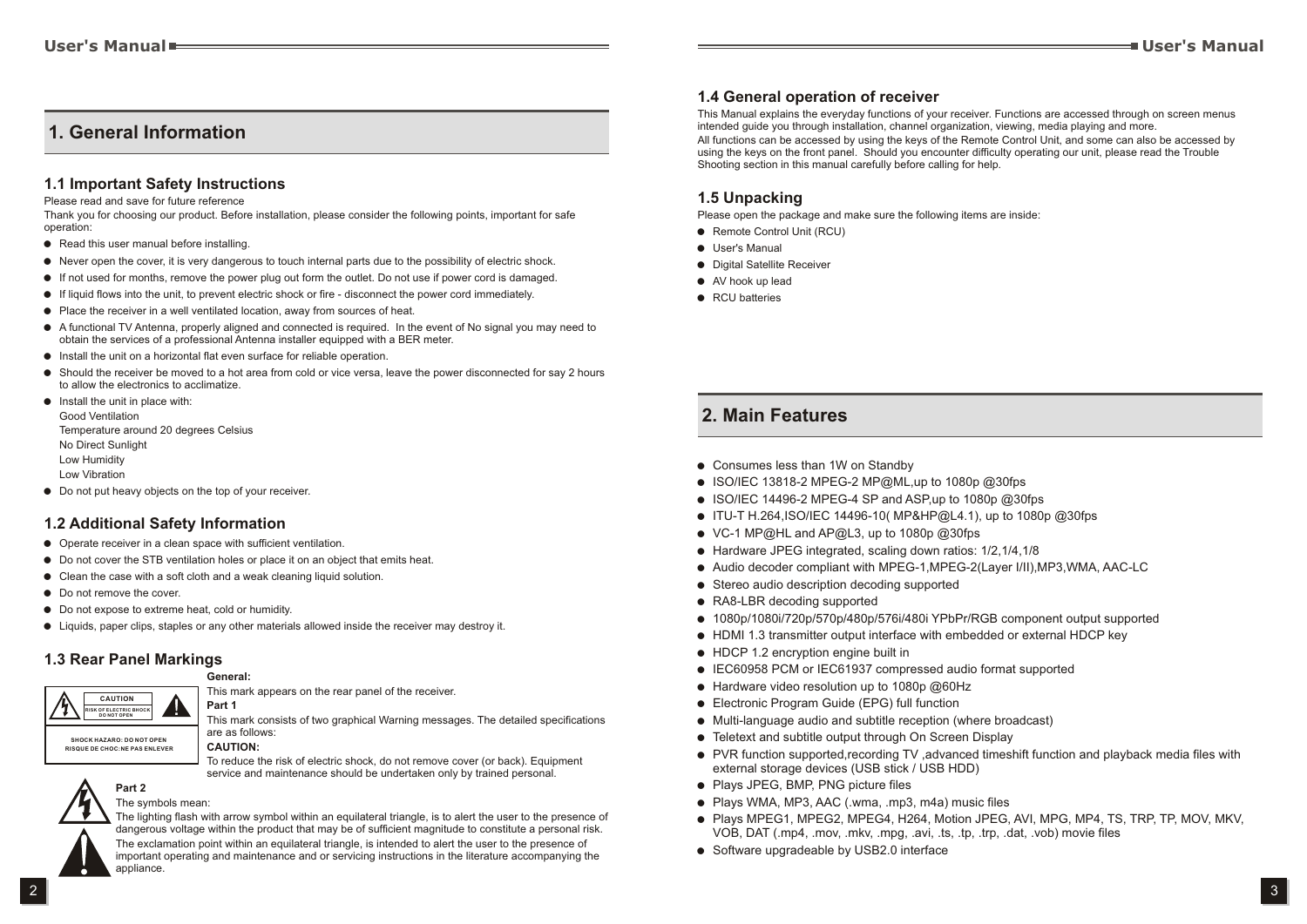# **3. Control and Functions**

#### **3.1 Remote Control Unit**

|                                              | <b>POWER</b>   |
|----------------------------------------------|----------------|
| POWER<br><b>TV/USB</b><br>MUTE               | <b>TV/USB</b>  |
| ტ<br>⊕<br>пdх                                | <b>MENU</b>    |
| $\overline{2}$<br>1<br>3                     |                |
| $\overline{4}$<br>5<br>6                     | <b>MUTE</b>    |
|                                              | $0-9$          |
| 8<br>9<br>7<br>CH.FAV<br><b>RECALL</b><br>Ē, | <b>EXIT</b>    |
| $\overline{0}$                               | OK             |
| EPG<br><b>INFO</b>                           | CH+/CH         |
| MENU<br>EXIT                                 | VOL+/V         |
|                                              | <b>EPG</b>     |
| OK                                           | CH.FAV         |
| т                                            | <b>AUDIO</b>   |
|                                              |                |
| m<br>п<br>SUBTITLE REC.LIST SCH.LIST ZOOM    | <b>INFO</b>    |
|                                              |                |
| REPEAT<br>H                                  | <b>RECALL</b>  |
| FORMAT ASPECT<br>$A - B$<br>GOTO             | <b>ZOOM</b>    |
| TTX<br>TV/RADIO HDMI<br>AUDIO                | <b>SUBTITI</b> |
|                                              |                |
| healing                                      | ÞШ             |
|                                              | - 1            |
|                                              | ▶▶             |
|                                              | ◀◀             |
|                                              | ÞH             |
|                                              | КI             |
|                                              | <b>REC LIS</b> |
|                                              | <b>GOTO</b>    |
|                                              |                |

| <b>POWER</b>          | Turn on/off the STB                                                   |
|-----------------------|-----------------------------------------------------------------------|
| <b>TV/USB</b>         | Hot key for USB function                                              |
| <b>MENU</b>           | Show the main menu on the screen or jump back to previous menu        |
|                       | from sub-menu                                                         |
| <b>MUTE</b>           | Enable or disable the audio output                                    |
| 0-9                   | Select channels or enter programming                                  |
| EXIT                  | Exit from the current menu and stop adjusting settings                |
| ΟK                    | Confirm the selected item in the menu screen or show the channel list |
| CH+/CH-()()           | Channel change or move cursor up or down                              |
|                       | <b>VOL+/VOL-()()</b> Volume Control or move cursor left or right      |
| EPG                   | Display the TV/Radio programme Guide                                  |
| <b>CH.FAV</b>         | Display the favourite list                                            |
| AUDIO                 | To set the R/L speaker output and change the Audio Language           |
|                       | (if available)                                                        |
| INFO                  | To display channel status or various program information of           |
|                       | current channel                                                       |
| <b>RECALL</b>         | Switch to the last viewed channel                                     |
| <b>ZOOM</b>           | Zoom in the selected picture                                          |
| <b>SUBTITLE</b>       | Switch to subtitle mode                                               |
| $\bullet$             | Record current channel                                                |
| ÞШ                    | Pause or resume play                                                  |
| ×                     | Stop playback or recording                                            |
| $\blacktriangleright$ | Fast forward                                                          |
| ◀◀                    | Fast backward                                                         |
| EM                    | Switch to next Item                                                   |
| Ю                     | Switch to previous Item                                               |
| <b>REC LIST</b>       | Hot key for PVR list                                                  |
| GOTO                  | To locate a position to play in multimedia playback                   |
| <b>SCH.LIST</b>       | To display the schedule plan                                          |
| <b>ASPECT</b>         | Switch between different screen aspects(4:3 and 16:9)                 |
| A-B                   | To Active A-B function when timeshift                                 |
| <b>FORMAT</b>         | Switch between the different resolutions                              |
| <b>TTX</b>            | Switch to teletext mode                                               |
| <b>TV/RADIO</b>       | Switch between TV and Radio mode                                      |
| HDMI                  | Switch the resolution                                                 |
|                       |                                                                       |

#### **3.2 Front Panel**

|         | and the company's company's<br><b>Contract Contract</b> |             | the control of the control of the<br>the state of the control of |    |
|---------|---------------------------------------------------------|-------------|------------------------------------------------------------------|----|
| healing |                                                         | <b>H898</b> | HHT898 HD Digital Terrestrial Receiver                           | -1 |
| äн      | <b>GHA</b>                                              |             | <b>WIDE HORIZON</b>                                              |    |
| KE.     | <b>FUNCTION</b>                                         |             |                                                                  |    |

| <b>KEY</b> | <b>FUNCTION</b>           |
|------------|---------------------------|
| ტ          | Turn on/off receiver      |
| CH+ / CH-  | , Channel change(Up/Down) |

## **3.3 Rear Panel**



| <b>CONNECTOR</b> | <b>FUNCTION</b>                            |
|------------------|--------------------------------------------|
| RF IN            | Connect to terrestrial antenna             |
| <b>RF OUT</b>    | RF signal loop out                         |
| <b>VIDEO</b>     | Connect to the TV's CVBS port              |
| AUDIO R/L        | Connect to the TV's audio port             |
| Y/Pb/Pr          | Connect to TV's Y/Pr/Pb ports              |
| HDMI             | Connect to TV's HDMI port                  |
| COAXIAL          | Connect to the TV for digital audio output |

#### **3.4 Installation of receiver**

Please find relevant reference of installation described as below: When connecting external equipment to the receiver, be sure to check for related instructions on proper installation.

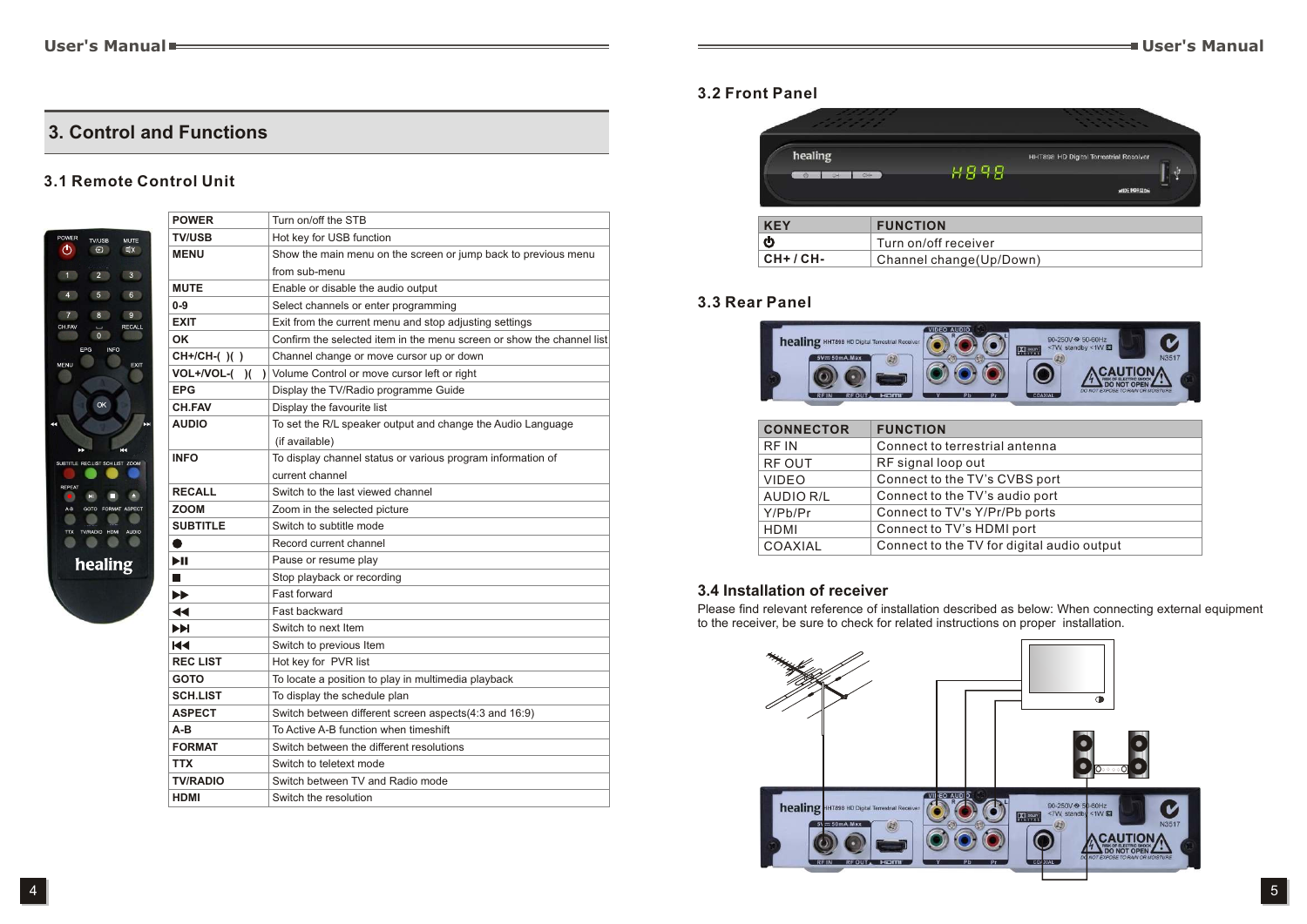# **4. Installation Guide**

First time installed, the Installation Guide menu is preset for English language and Australia. Press **OK** to search. After Auto Search you can skip directly to using your receiver.

- **.** Press Up or Down key to select OSD Language or Country;
- ! Press **Left◄** or **Right►** keys to select options;
- **Press OK** to Auto search channels or Press Menu key to enter Main Menu.



# **5. Channel Search**

- ! From Main Menu press **Left◄** or **Right►** key until Channel Search is highlighted, and press the **OK** key.
- This menu provides Auto Search to scan the whole TV band or Manual Search to scan one channel.

#### **5.1 Country**

■ Press Up or **Down** key to chose Country, then Left or Right to change country option.

#### **5.2 Antenna Power**

Use Antenna Power ONLY when a 5V amplifier is connected! Press **Up** or **Down** key to highlight Antenna Power. Press **Left◄** or **Right►** to turn On or Off. Default is Off!

#### **5.3 Auto Search**

 $\bullet$  Press Up or Down key to chose Auto Search, then press th**@K** key to begin Auto search of all TV channels.

#### **5.4 Manual Search**

**• Press Up** or **Down** key to chose Manual Search, then press OK to scan a 1 single TV channel.

a) by Channel No., press **Left◄** or **Right►** to chose, or

b) by Frequency, directly enter centre Frequency number and Bandwidth with **Left** or **Right** keys.

! When a channel is selected, signal Strength and Quality bars indicate the presence of signal. Press **OK** to begin.



# **6. Channel Manager**

This menu allows you Delete, Lock, Move, Rename Skip or Sort programs and select Favorite programs, etc.

#### **6.1 Program Edit**

In this menu, programs can be edited as follows:

- ! **Move(Red key):** change programs' position;
- **Skip(Green key):** skip one or more programs;
- ! **Lock(Yellow key):** lock one or more programs to block;
- ! **Delete(Blue key):** Delete one or more programs;
- ! **Fav(Fav key):** classify one or more programs to related class;
- **Rename(Recall key):** rename a programs name:

#### **6.2 Sort**

This item can set up the index of sorting channels.

! Press **Left◄** or **Right►** key to choose indexing order between Service ID, Service Name, ONID, LCN;

#### **6.3 LCN (Logical Channel Number)**

To sort channels by their LCN Press the **Left◄** or **Right►** key to switch On or Off. When LCN is on, programs will list according to their LCN when scanned.

### **7. System**

- ! System settings menu provides the following sub-menus:
- **Parental Guidance Set Password Restore Factory Default**
- **Information AV Setting**
- **System Option**
- **Time Setting**

#### **7.1 Parental Guidance**

Block Program limits program access the by the program rating classification. System password must be correctly entered first. Default password is 000000.

Press **Left◄** or **Right►** key to chose and **OK** to confirm Program parental control level.





.

A

 $\circ$ 

 $\overline{\phantom{a}}$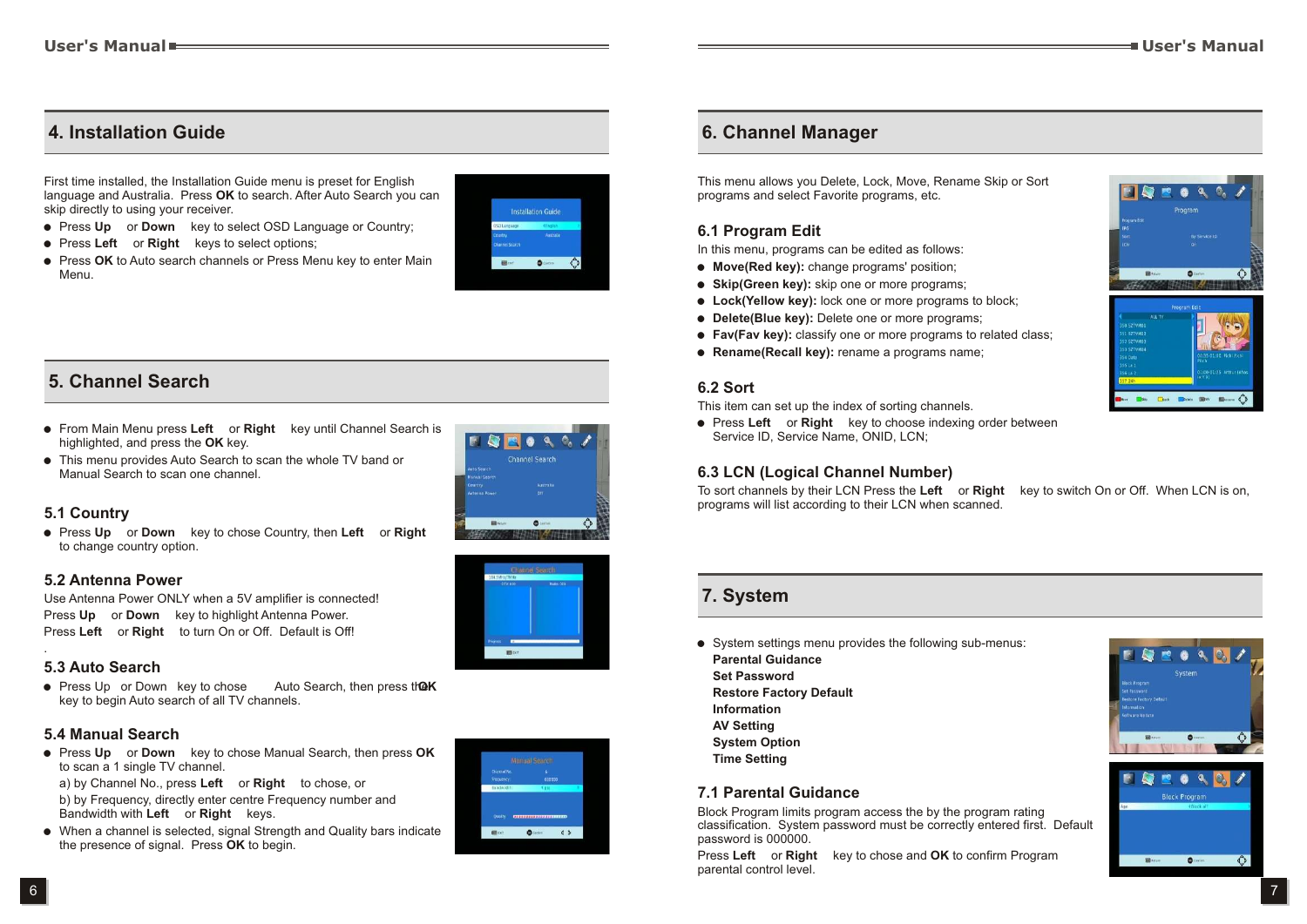#### **7.2 Set Password**

Your receiver provides an active system lock which allows you to limit menu and settings access by means of a six-digit security code. Default password is "000000". To change:

**Enter Old Password**

#### **Enter New Password**

**Confirm New Password**

**Note:** record a new password so you won't loose it!

#### **7.3 Restore Factory Default**

- Allows user to restore the factory default values.
- ! When you press the **OK** key, the Password box appears. Enter the password. The Warning window will appear. If you select Yes, the system will be reset to factory default values, and channels found will be lost.

**Warning:** Factory defaults looses all set up data and information. USB program recordings are not effected.

#### **7.4 Information**

! Displays model name, Software and Hardware Versions.

#### **7.5 AV Setting**

Alters parameters of Video and Audio output as required.

- ! **Aspect Ratio:** Select the TV Screen format from: 4:3 or 16:9 and letter box or panscan.
- ! **Resolution:** Select the HD picture resolution from: 1080i, 720p, 576p or 576i.
- ! **TV Format:** Select the TV output format from AUTO, PAL and NTSC.
- ! **Video Output:** Select the Analog video output format: RGB component, CVBS composite etc.
- **Brightness:** adjust from default settings to taste.
- ! **Saturation:** adjust from default settings to taste.
- ! **Contrast:** adjust from default settings to taste.

#### **7.6 System Option**

Here you can select On Screen Display (OSD) Language, Subtitle Language, Audio Language, Digital Audio and Audio Description modes, where broadcast.

- ! **OSD Language:** Press **Left◄** or **Right►** keys to select your desired language.
- ! **Subtitle Language:** Select the first language to play if this language is supported by current subtitle data. This depends on the TV broadcaster providing this option.
- ! **Audio Language:** Select the first language to play if this language is supported by current subtitle data. This depends on the TV broadcaster providing this option.
- ! **Digital Audio:** Press **Left◄** or **Right►** keys to select digital audio output mode from PCM, RAW or Off.
- ! **Audio Description:** Press **Left◄** or **Right►** keys to adjust the level.

**Note: Audio Description** refers to an additional narration track for the visually impaired. It consists of a narrator describing what is happening on screen during the natural pauses in the audio. This function can be actived when a programme containing an additional AD narration track is broadcast.











#### **7.7 Time Setting**

Set local time according your location and sleep timer.

- **. Time Offset:** your receiver sees GMT or UT time information automatically in each broadcast. An offset of 10 hours for Eastern Australia is set Automatically but can be set manually if necessary.
- ! **Country Region:** Select a reference region or country
- ! **Time Zone:** Select GMT offset for your region, with current date and time.
- ! **Sleep:** Select put your receiver to sleep at a specific time.

#### **8. Game**

Six games are included in your receiver: Tetris, BoxMan, Snakes, Gobang, Jigsaw and Reversi.

- **.** Press the OK key to enter Game list menu.
- **Press Up** or **Down** key to choose a Game, and press the OK key to begin.

# **9. General Viewing Function**

The following describes the basic function of your STB while watching TV or listening to Radio.

#### **9.1 Program Information**

This section explains the general program Information sent by the broadcaster.

- ! First press of the **Info** key reveals a basic Informaton banner at the bottom of the screen.
- ! Second press of the **Info** key shows a more detailed description of the current program.
- ! When the information banner is being displayed, pressing **Left◄** or **Right** keys shows Current and Next Programme Information. Press Up or Down keys to view to previous or next Programme Information.
- Press Info key again to remove the Information banner.

**Note:** Sending Progam Information is a Broadcaster option.

#### **9.2 Channel List**

- ! In full screen play mode, press the **OK** key to display the Channel List.
- **Press Up** or **Down** and **OK** keys to select another channel.
- **Press the Exit key to quit.**





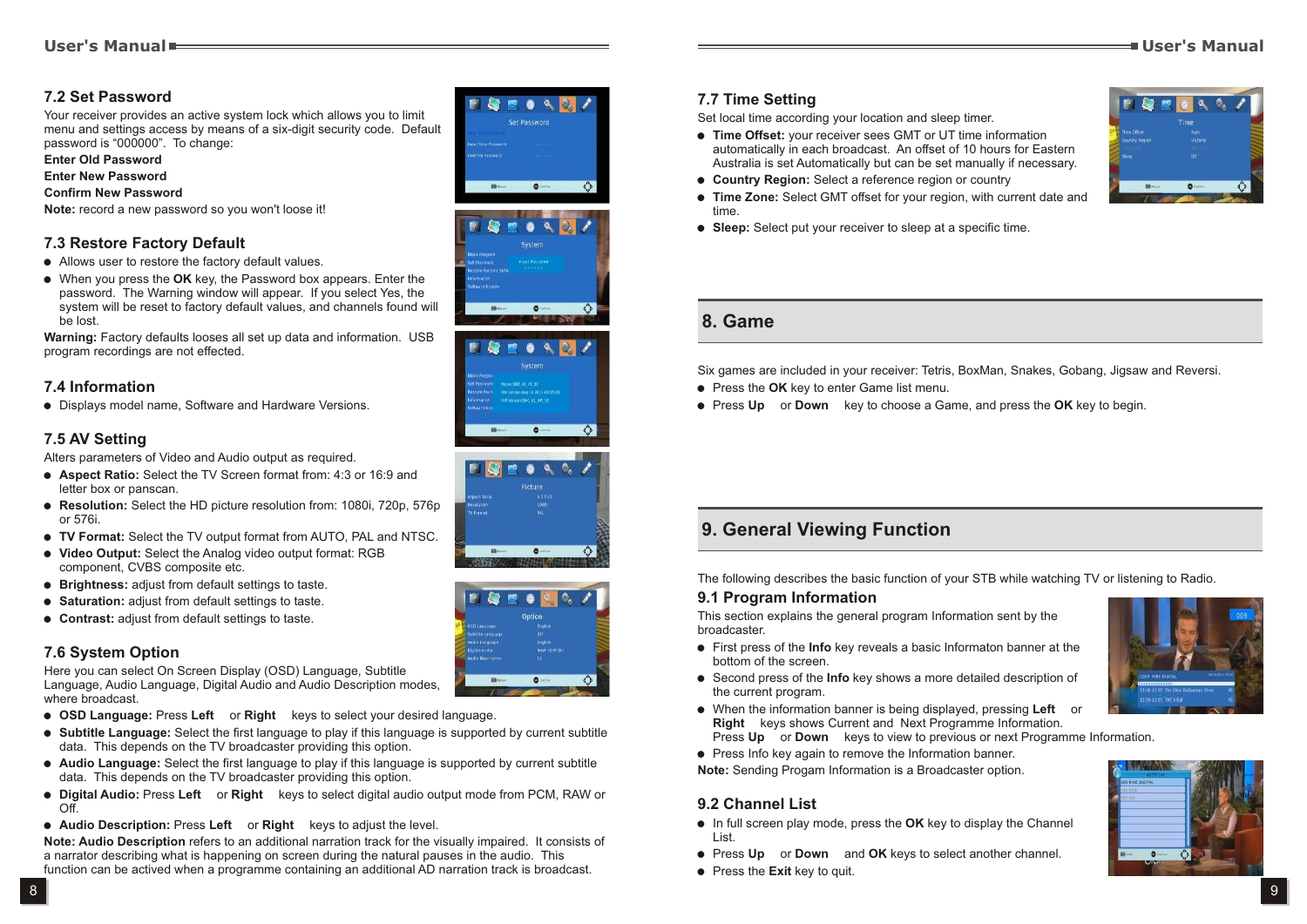#### **9.3 EPG (Electronic Program Guide)**

Electronic Program Guides (EPG) are broadcast to simplify navigating the possible viewing options. This receiver is equipped with a unique dual EPG system, an easier way to view Program Guide information. The Guide supplies information such as program title, starting and ending times and description for all available programs.

- ! Press the **EPG** key to show the Program Guide menu.
- **Press Up** or **Down** to view the information in 7 days.
- ! **Yellow** and **Blue** keys change detailed information page.
- **Press the OK** key to book selection to a timer event.
- ! Press the **Info** key to edit timer events.
- ! Press **Left◄** or **Right►** key to change current channel.

#### **9.4 Favourite List**

**.** Press **FAV** key to enter Favourite channel list. In Favourite list screen, press **FAV** key again to choose favourite type.

#### **9.5 Audio**

#### **Volume**

- Press Left or Right keys to adjust the sound volume.
- ! **Mute** key stops sound, press **Mute** again to restore.
- Left or Right keys also can restore sound.

#### **Audio Control**

- ! Broadcasters can transmit multiple audio languages, simulantously, at their option.
- ! Press the Audio key then **Left◄** or **Right►** key to select one of three possible audio settings Left, Right or Stereo.
- Press the Audio key then **Up** or **Down** key to select Audio Language. This option will only be seen when broadcast.

#### **9.6 TV/Radio**

Some broadcasters provide extra sound only services simply called Radio. While watching a TV channel, press the **TV/Radio** key to switch between TV and Radio mode. Press again to esacepe Radio mode.

#### **9.7 Recall**

Press **Recall** key to switch to the last channel selected.

#### **9.8 Record Timer**

Press the **REC TIMER** key for fast access the timer Schedule, to schedule a Recording or Replay. This function also can be accessed by EPG menu.

**Note:** To set up Switch Off timer, please refer to menu System Setting: Time Setting Sleep item.

#### **9.9 Record List**

Press **REC LIST** key for fast access PVR recording files.



**Channel** 

**Chairman** 



# **10. USB Function**

Your receiver intergrates USB2 port, which supports the following devices:

- USB portable hard disc drives
- USB memory sticks

**Note:** computer devices such as keyboard and mouse are not supported.

A USB device is inserted flag indicates a USB device has been connected, is recognized and will shortly be available for use.

#### **USB functions include:**

- PVR (Personal Video Recorder) records programs with perfect picture quality.

- TimeShift records a program so you can Pause and Rewind live TV.
- Multi-Media file play replays recordings of many different file formats.
- Photo Display can make a show of the pictures you want.
- Software Upgrade in the event that it is necessary.

#### Extended USB function:

- ! NTFS and FAT32 Multi file formats supported.
- Multiple disk partition support.
- $\bullet$  Multi USB device support by USB hub.
- Multiple file extension names supported: BIN----Update file JPG----Picture MP3----Audio file and TS----PVR Record Multimedia video file extension also supported.
- Most Hard Disk Drive types are supported.
- ! Unlimited HDD capacity: Supports all current drive sizes.

#### **USB Menu**

Accessed from the Main Menu, in the USB menu there are 4 sub menus:

**Multimedia Photo Configure Movie Configure PVR Configure**

Multimedia sub menu includes another four sub sub menus:

#### **Music, Photo, Movie** and **PVR**.

These sub menus each have screens divided into four areas that show: folder name, file list, video window and file information. Press the Up or **Down** key to select a file and and **OK** key to start to play. Press **EXIT** or **RECALL** keys to go back to parent folder.

#### **Photo Player**

There are three parts in this Sub Menu: folder amd file list, video window and file information.